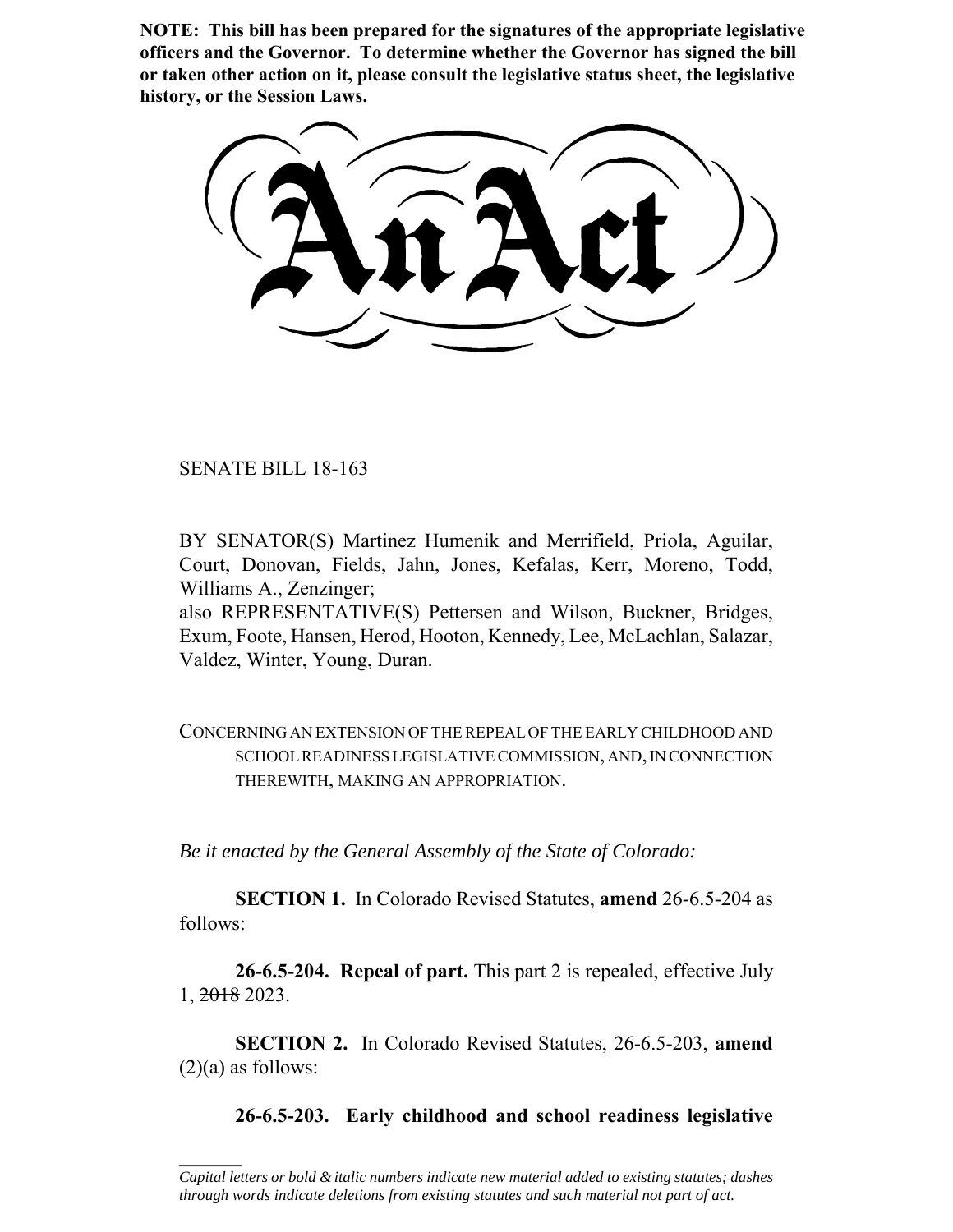**commission - creation - membership - duties - funding.** (2) (a) The commission shall MAY meet at least four times annually. THE DIRECTOR OF RESEARCH OF THE LEGISLATIVE COUNCIL AND THE DIRECTOR OF THE OFFICE OF LEGISLATIVE LEGAL SERVICES SHALL PROVIDE STAFF ASSISTANCE TO THE INTERIM COMMITTEE. The commission shall study issues concerning early childhood and school readiness, including but not limited to health care, mental health, parental involvement, family support, child care, and early learning. The commission shall solicit input from members of the public, especially those individuals with expertise related to early childhood and school readiness issues, to aid the commission in its work. The commission shall consult with the early childhood leadership commission, created in section 26-6.2-103, with regard to policies concerning early childhood and school readiness.

**SECTION 3. Appropriation.** (1) For the 2018-19 state fiscal year, \$31,155 is appropriated to the legislative department. This appropriation is from the general fund. The legislative department may use this appropriation as follows:

(a) \$25,911 for use by the legislative council for personal services, which amount is based on the assumption that the legislative council will require an additional 0.4 FTE; and

(b) \$5,244 for use by the general assembly for travel and per diem expenses.

**SECTION 4. Safety clause.** The general assembly hereby finds,